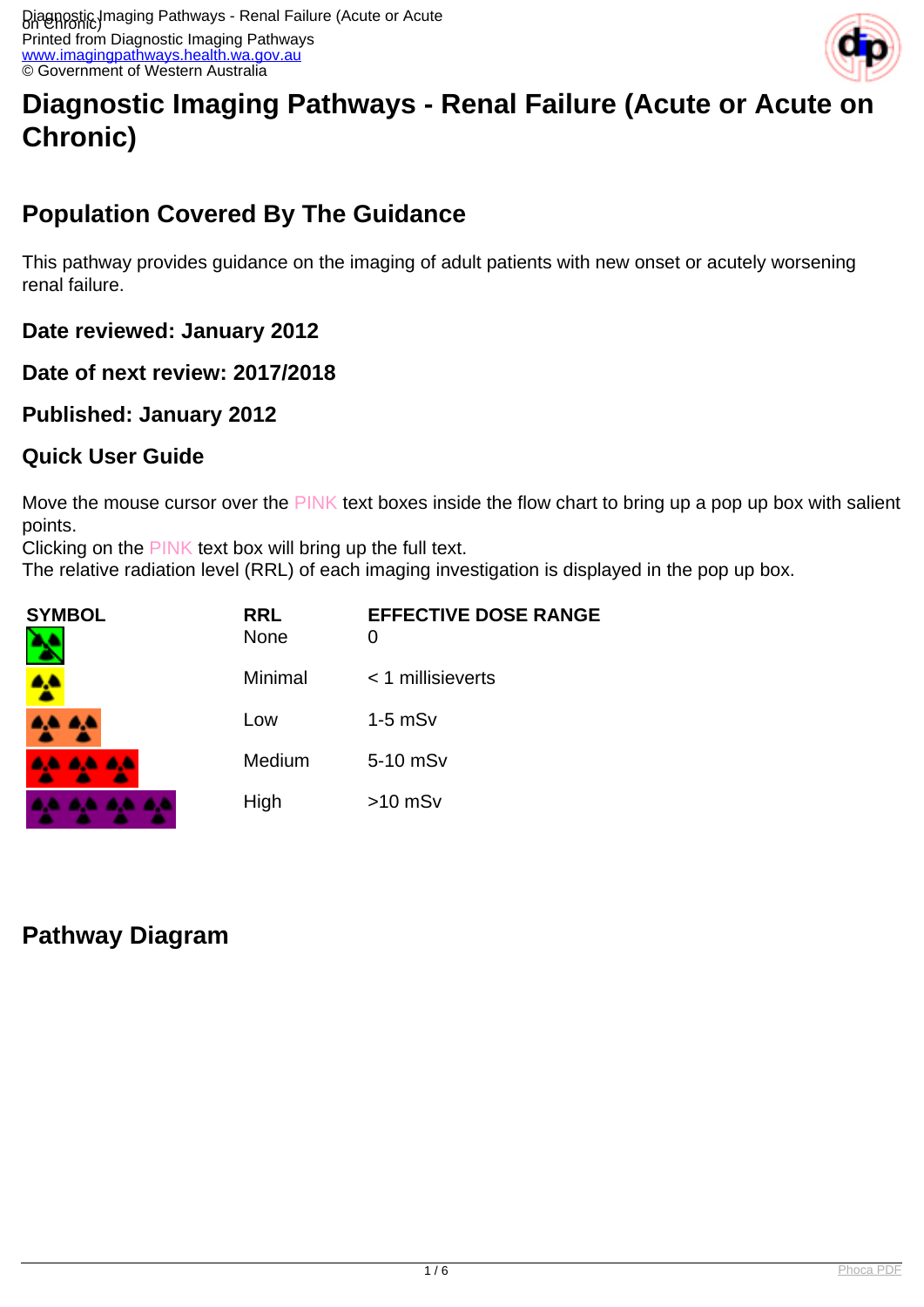# Diagnostic Imaging Pathways - Renal Failure (Acute or Acute<br>on Chronic)



# **Image Gallery**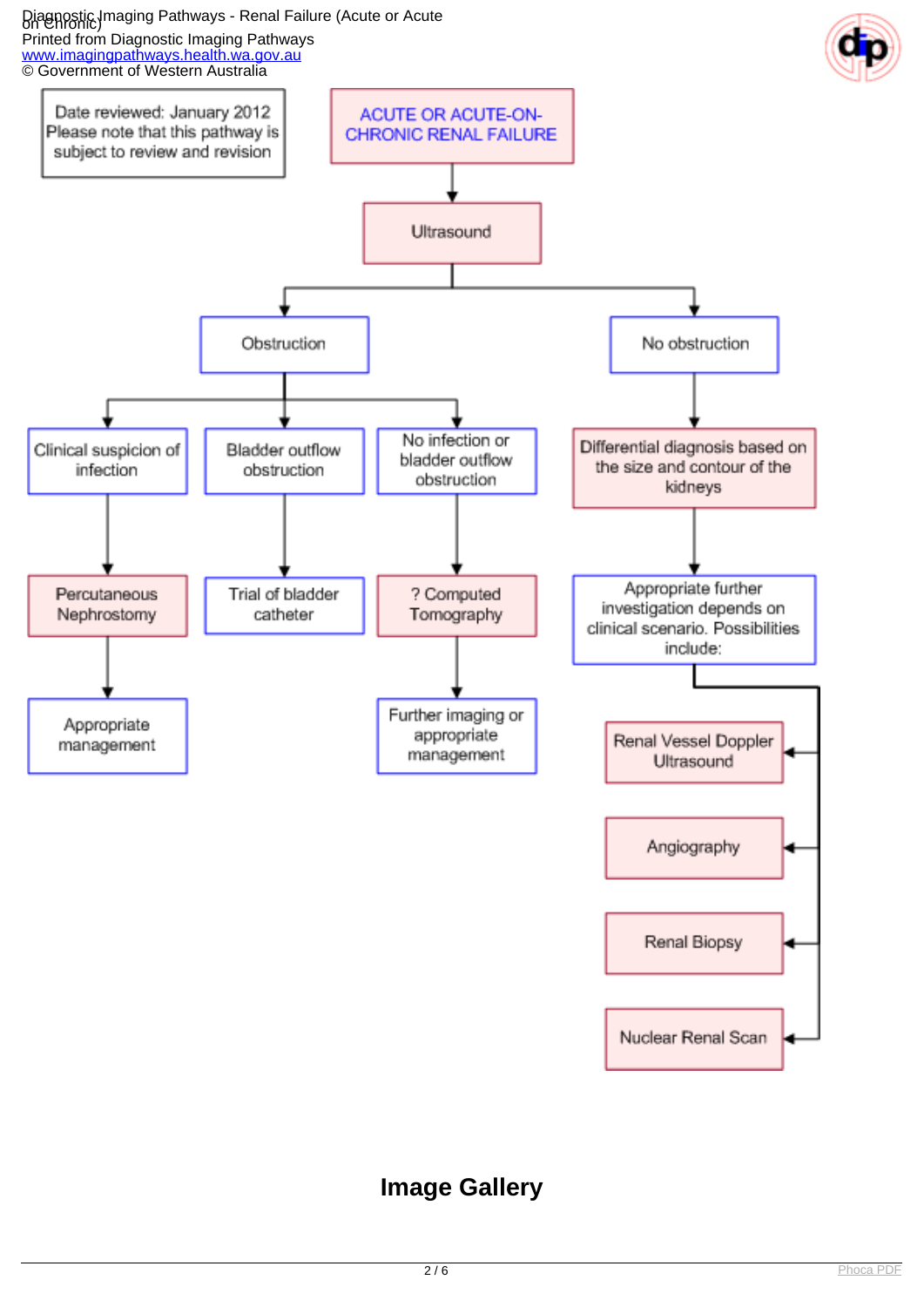

Note: These images open in a new page



## **Teaching Points**

- Ultrasound is the modality of choice and is used to exclude obstructive uropathy and to assess renal size and contour
- In the absence of obstruction and evidence of pre-renal failure, the size and contour of the kidneys can be useful to assess the underlying cause of the renal failure
- Further imaging in non-obstructive uropathy depends on the provisional diagnosis. For example Doppler US may be used to assess for renal artery stenosis

### **Angiography**

Catheter or CT angiography involves use of iodinated contrast medium, which is usually contraindicated in acute renal failure. MR angiography is a useful alternative in these circumstances

## **Renal Biopsy**

When the cause of declining renal function is not found and the clinical features are atypical of acute tubular necrosis, renal biopsy may be used to exclude potentially treatable conditions such as Wegener's granulomatosis, systemic lupus erythematosus, Goodpasture's syndrome or rapidly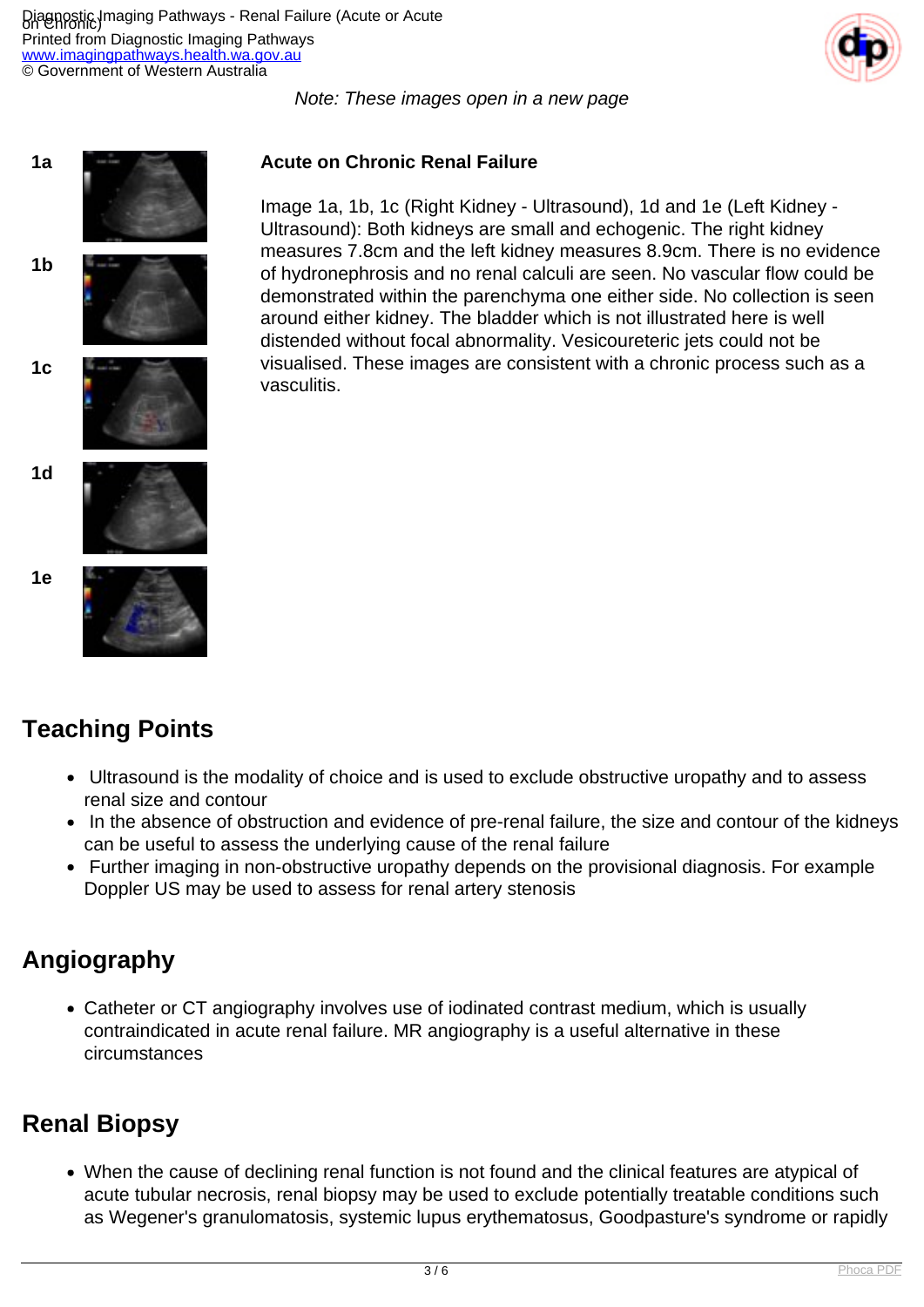

progressive glomerulonephritis

## **Differential Diagnosis Based On The Size And Contour Of The Kidneys**

- Smooth, small kidneys
	- chronic glomerulonephritis
	- o renovascular cause
	- post-obstructive atrophy
- Scarred, small kidneys
	- chronic pyelonephritis
	- tuberculosis
	- papillary necrosis
- Normal sized or large kidneys
	- polycystic kidneys
	- renal vein thrombosis
	- infiltration
	- acute tubular necrosis

### **Renal Vessel Doppler Ultrasound**

- Doppler gives information regarding blood flow velocities and waveform
- 63-100% sensitivity and 73-100% specificity for renal artery stenosis [10](index.php?option=com_content&view=article&id=151&tab=references#10)
- Doppler ultrasound can be used to distinguish renal obstruction from non-obstructive dilatation. A renal resistive index (RI) of 0.7 or less in the presence of dilatation of collecting system is supportive evidence of absence of functionally significant obstruction  $4.5.6$  $4.5.6$  $4.5.6$  $4.5.6$  $4.5.6$
- A renal resistive index value of at least 0.8 reliably identifies patients with renal-artery stenosis in whom angioplasty or surgery will not improve renal function, blood pressure, or kidney survival [11](index.php?option=com_content&view=article&id=151&tab=references#11)
- Patients with abnormal US or high clinical suspicion of renal artery stenosis need to be further evaluated with MRA or CTA [12](index.php?option=com_content&view=article&id=151&tab=references#12)[,13](index.php?option=com_content&view=article&id=151&tab=references#13)
- Advantages: non-invasive, relatively inexpensive, does not involve the use contrast material and no exposure to ionising radiation.
- $\bullet$  Limitations: difficult in obese patients and where breath holding and cooperation are poor [14](index.php?option=com_content&view=article&id=151&tab=references#14)

### **Percutaneous Nephrostomy**

- Percutaneous nephrostomy is performed as a temporary means of urinary diversion
- A nephrostogram allows assessment of the level of obstruction and may also determine the cause
- If indicated, antegrade ureteric stenting can be performed through the nephrostomy tract

### **Radionuclide Renal Scan**

- Renal perfusion, filtration and excretion can be evaluated which are helpful in determining the potential for salvage [7,](index.php?option=com_content&view=article&id=151&tab=references#7)[8,](index.php?option=com_content&view=article&id=151&tab=references#8)[9](index.php?option=com_content&view=article&id=151&tab=references#9)
- There are no comprehensive series describing DTPA or MAG3 renography in patients with acute renal failure and no evidence that serial renography contributes more to patient management than does the measurement of urine volume and creatinine content [9](index.php?option=com_content&view=article&id=151&tab=references#9)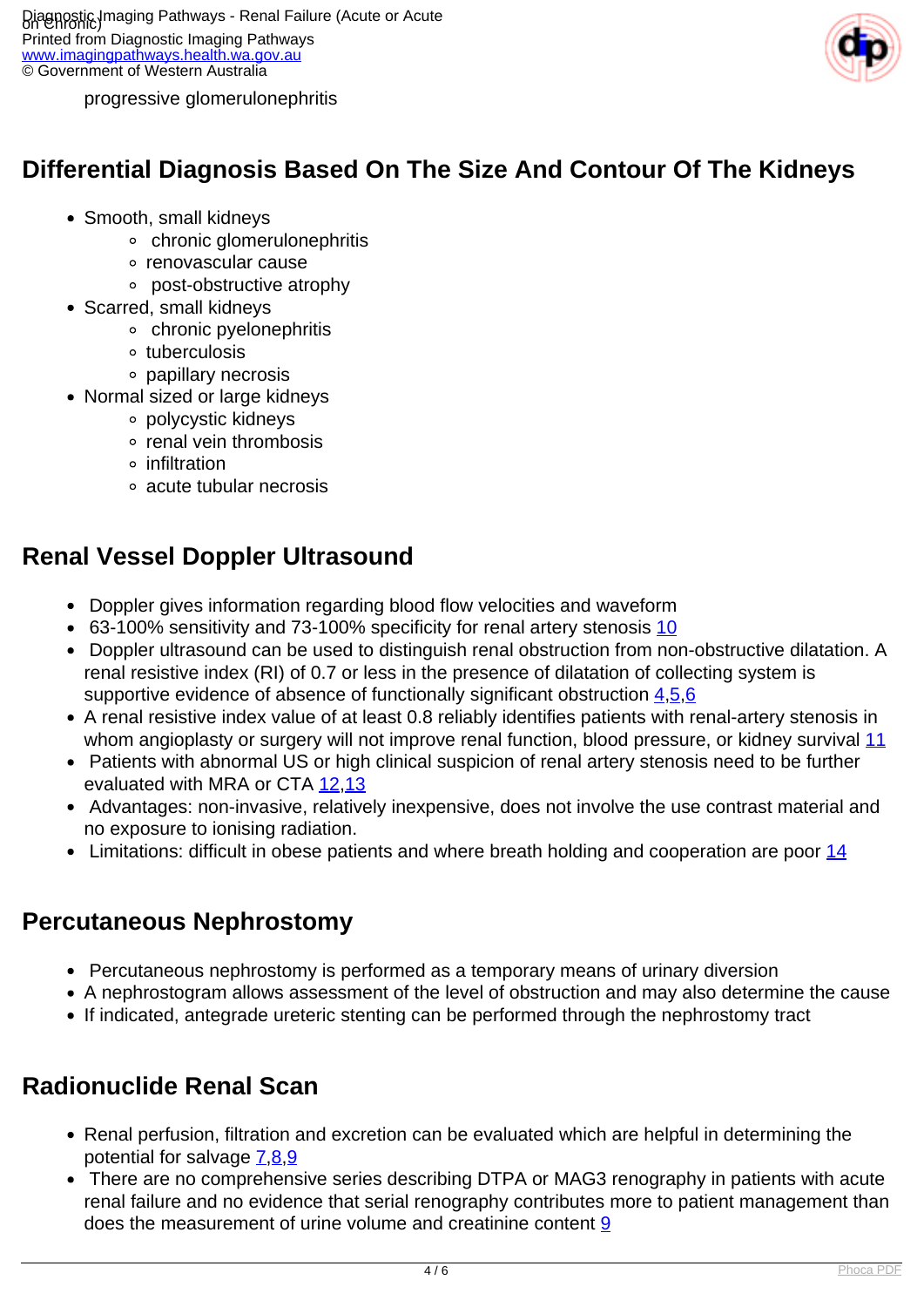

## **Ultrasound**

- Modality of choice for renal imaging  $1,2$  $1,2$
- Routine use is not indicated  $2.3$
- Provides morphological and functional information useful for the diagnosis and management of specific pathological conditions leading to acute renal failure [1](index.php?option=com_content&view=article&id=151&tab=references#1).2
- $\bullet$  Helps differentiate potentially reversible acute renal failure from chronic end-stage renal disease  $1$ ,[2](index.php?option=com_content&view=article&id=151&tab=references#2)
- Allows detection of obstruction, assessment of renal size and outline [4](index.php?option=com_content&view=article&id=151&tab=references#4)
- Renal size is usually normal in prerenal acute renal failure and it may increase in acute renal diseases such as acute tubular necrosis, interstitial nephritis and acute glomerular nephritis. Reduced size suggests a complicated underlying chronic nephropathy and worse prognosis [1](index.php?option=com_content&view=article&id=151&tab=references#1)
- Limitations [1](index.php?option=com_content&view=article&id=151&tab=references#1).2
	- Poor specificity
	- False negatives may occur in early renal obstruction and in dehydrated patients

### **References**

References are graded from Level I to V according to the Oxford Centre for Evidence-Based Medicine, Levels of Evidence. [Download the document](http://www.cebm.net/wp-content/uploads/2014/06/CEBM-Levels-of-Evidence-2.1.pdf)

- 1. Mucelli RP, Bertolotto M. **Imaging techniques in acute renal failure.** Kidney Int Suppl. 1998;53(S66):S102-5. (Review article)
- 2. O'Neill WC. **Sonographic evaluation of renal failure.** Am J Kidney Dis. 2000;35(6):1021-38. (Review article)
- 3. Gottlieb RH, Weinberg EP, Rubens DJ, et al. **Renal sonography: can it be used more selectively in the setting of an elevated serum creatinine level?** Am J Kidney Dis. 1997;29:362-7. (Level III evidence)
- 4. Platt JF. **Advances in ultrasonography of urinary tract obstruction.** Abdom Imaging. 1998;23:3-9. (Review article)
- 5. Platt JF. **Doppler ultrasound of the kidney.** Semin Ultrasound CT MR. 1997;18:22-32. (Review article)
- 6. Platt JF. **Duplex Doppler evaluation of native kidney dysfunction: obstructive and nonobstructive disease.** AJR Am J Roentgenol. 1992;158:1035-42. (Review article)
- 7. Fresco GF, DiGiorgio F, Curti GL. **Simultaneous estimation of glomerular filtration rate and renal plasma flow.** J Nucl Med. 1995;36(9):1701-6. (Level III evidence)
- 8. Blaustein DA, Myint MM, Babu K, et al. **The role of technetium-99m MAG3 renal imaging in the diagnosis of acute tubular necrosis of native kidneys.** Clin Nucl Med. 2002;27:165-8. (Level IV evidence)
- 9. Woolfson RG, Neild GH. **The true clinical significance of renography in nephro-urology.** Eur J Nucl Med. 1997;24(5):557-70. (Review article)
- 10. Vasbinder GBC, Nelemans PJ, Kessels AGH, et al. **Diagnostic tests for renal artery stenosis in patients suspected of having renovascular hypertension: a meta-analysis.** Ann Intern Med. 2001;135:401-11. (Level I/II evidence). [View the reference](http://www.ncbi.nlm.nih.gov/entrez/query.fcgi?cmd=Retrieve&db=pubmed&dopt=Abstract&list_uids=15520423)
- 11. Radermacher J, Chavan A, Bleck J, et al. **Use of Doppler ultrasonography to predict the outcome of therapy for renal-artery stenosis.** N Engl J Med. 2001;344:410-7. (Level I/II evidence). [View the reference](http://www.ncbi.nlm.nih.gov/entrez/query.fcgi?cmd=Retrieve&db=pubmed&dopt=Abstract&list_uids=11172177)
- 12. Krijnen P, Van Jaarsveld BC, Steyerberg EW, et al. **A clinical prediction rule for renal artery**